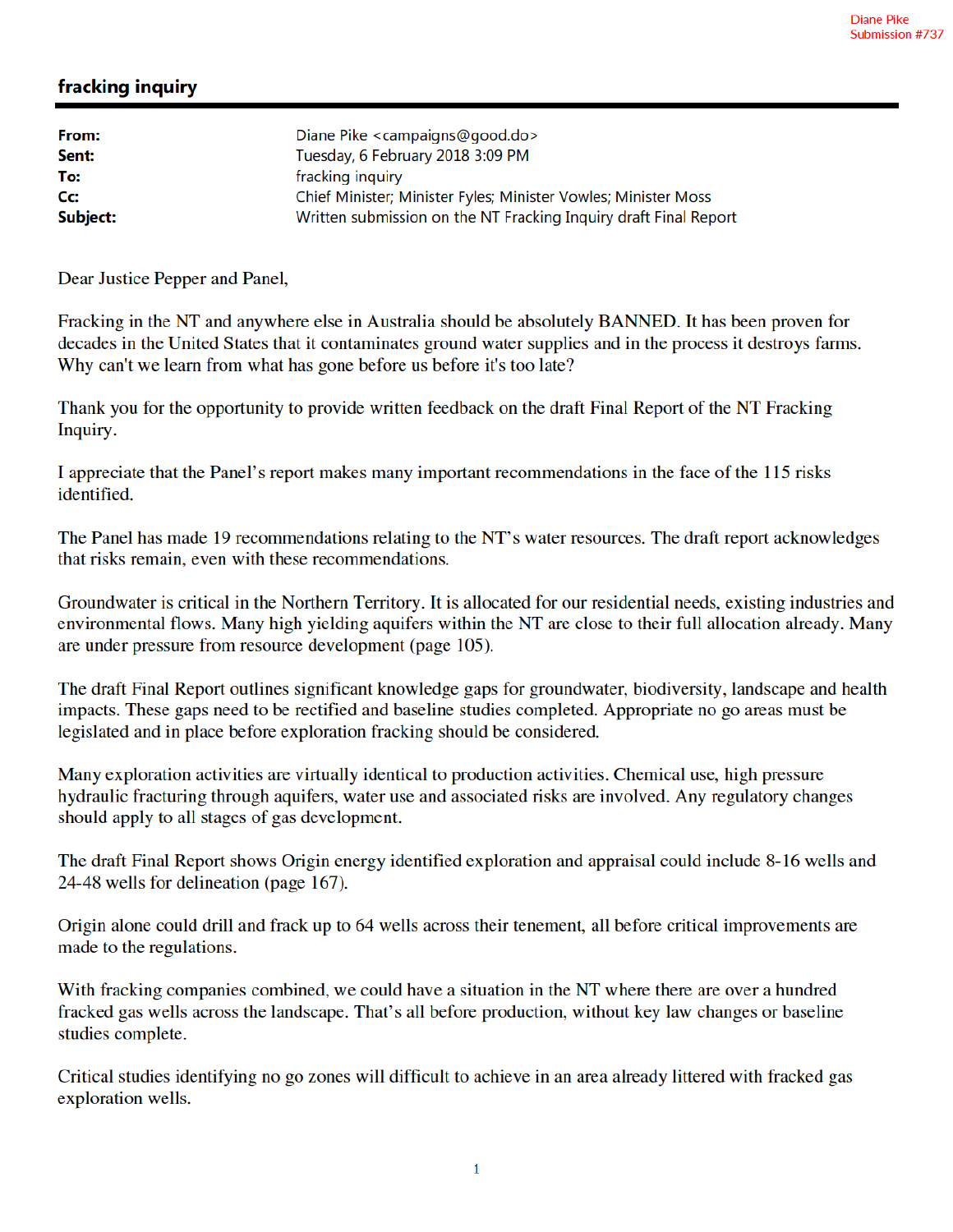I support the swath of new regulations and legislation required to try and protect landholders and water. However, that work needs to happen before the oil and gas industry is permitted to start fracking in the Northern Territory again.

The below critical recommendations must be improved and work completed BEFORE EXPLORATION fracking takes place.

Recommendation 5.1 (Enforceable code of practice for abandonment of onshore gas wells)

Recommendation 5.6 (Wastewater management framework)

Recommendation 7.1 (Water Act amended for shale extraction licence and payment for water)

Recommendation 7.4 (Strategic regional environmental and baseline assessment (SREBA), including a regional groundwater model, be developed and undertaken)

Recommendation 8.4 (Fire management plan and 10 year baseline assessment)

Recommendation 9.2 (Code of practice be developed and implemented for monitoring, detection and reporting of methane emissions)

Recommendation 10.1 (Human Health Risk Assessment prepared and approved)

Recommendation 12.11 (Social impact management plan) This recommendation should also be extended to allow for the legal right to say 'no' to fracking.

Recommendation 14.1 (Design and implement a full cost recovery system for fracking regulation)

Recommendation 14.16 (Legislation to regulate seismic surveys, drilling, hydraulic fracturing, and well abandonment)

Recommendation 14.18 (Fit and proper person test)

Recommendation 15.1 (Strategic regional environmental and baseline assessment (SREBA) undertaken and no go zones implemented)

In the NT there is a saying, "Once you frack you can't go back." Exploration fracking is no different. The studies, legal improvements and no-go zones suggested by the panel are critical. They must be actioned before any further fracking exploration.

Let's not wait until the production phase to put in place critical new regulations and laws. We must avoid delays to the protection of the Northern Territory's water, landscapes and people.

Thank you for considering my feedback on this critical matter for the future of the Northern Territory.

Yours sincerely, Diane Pike Bermagui, New South Wales, 2546, Australia

This email was sent by Diane Pike via Do Gooder, a website that allows people<br>to contact you regarding issues they consider important. In accordance with web protocol FC 3834 we have set the FROM field of this email to our generic no-reply address at campaigns@good.do, however Diane provided an email address which we included in the REPLY-TO field.